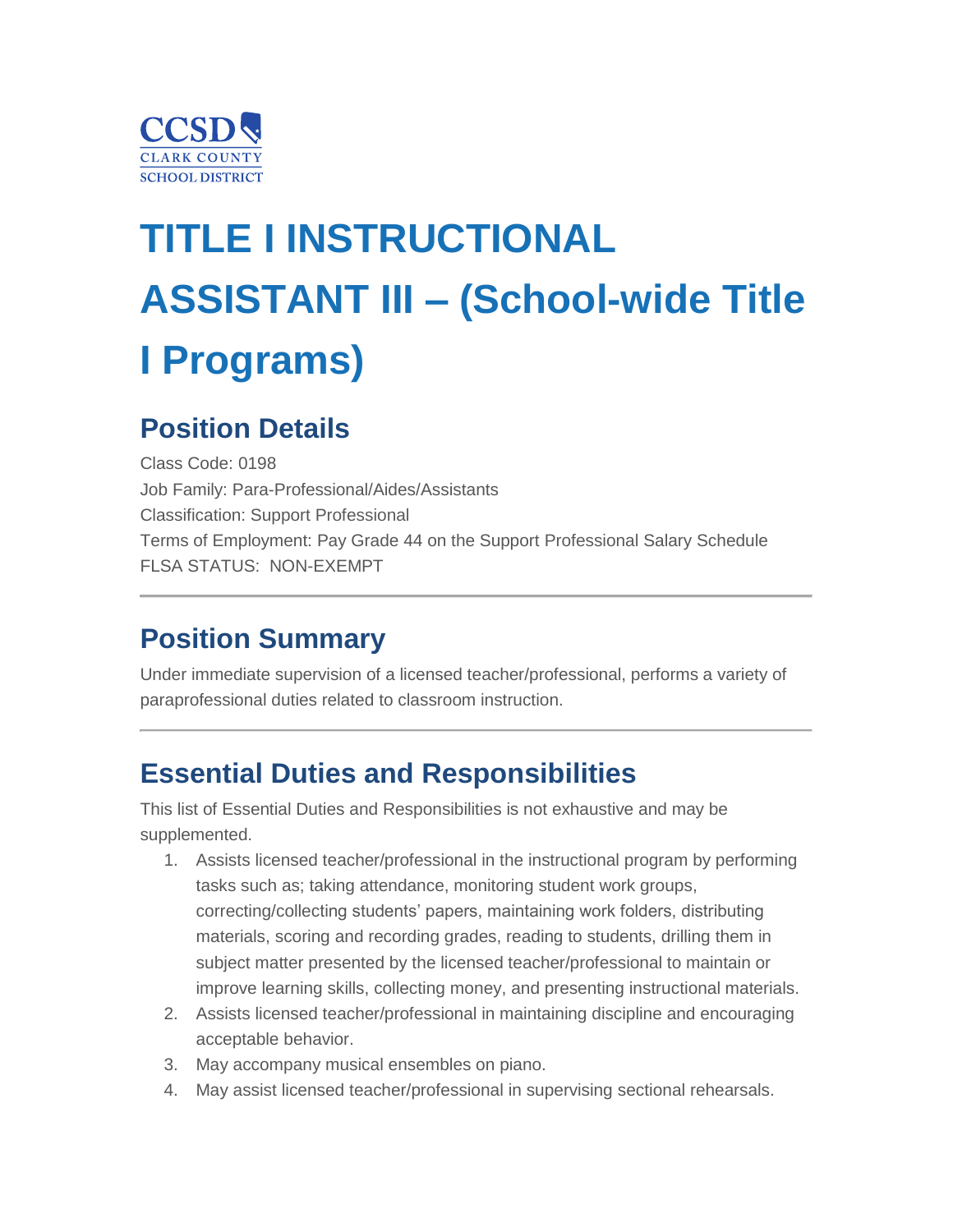- 5. May type and duplicate bulletins, instructional materials, schedules, correspondence, reports and a variety of classroom and school material.
- 6. May assist with the loading and unloading of buses to ensure that students board the proper bus.
- 7. May assist students with personal care and sanitary needs.
- 8. May assist in feeding students by preparing, distributing, ordering, and administering snacks and special lunches.
- 9. May operate a variety of office machines.
- 10. May assist and actively participate with physical education activities.
- 11. May contribute to reports on student progress, behavior, and performance.
- 12. May keep records and administer medication to students per parent authorization.
- 13. May assist students with daily assigned activities.
- 14. May administer Cardiopulmonary Resuscitation/Automated External Defibrillator (CPR/AED) as necessary.
- 15. Completes standard Clark County School District/school forms.
- 16. Conforms to safety standards, as prescribed.
- 17. Performs other tasks related to the position, as assigned.

### **DISTINGUISHING CHARACTERISTICS**

Involves performance of tasks directly associated with assisting the licensed teacher/professional in assigned instructional activities; such as, but not limited to:

- 1. Early childhood
- 2. Physical Education
- 3. Regular classroom (in lieu of teacher)
- 4. Resource
- 5. Second Language/Bilingual
- 6. Vocal Music
- 7. Instrumental Music

# **KNOWLEDGE, SKILLS, AND ABILITIES (Position Expectations)**

- 1. Knowledge of CPR/AED and universal precautions.
- 2. Ability to assist licensed teachers/professionals/providers with modifying learning materials and activities to meet the needs of individuals with different ability levels, learning styles, or language backgrounds.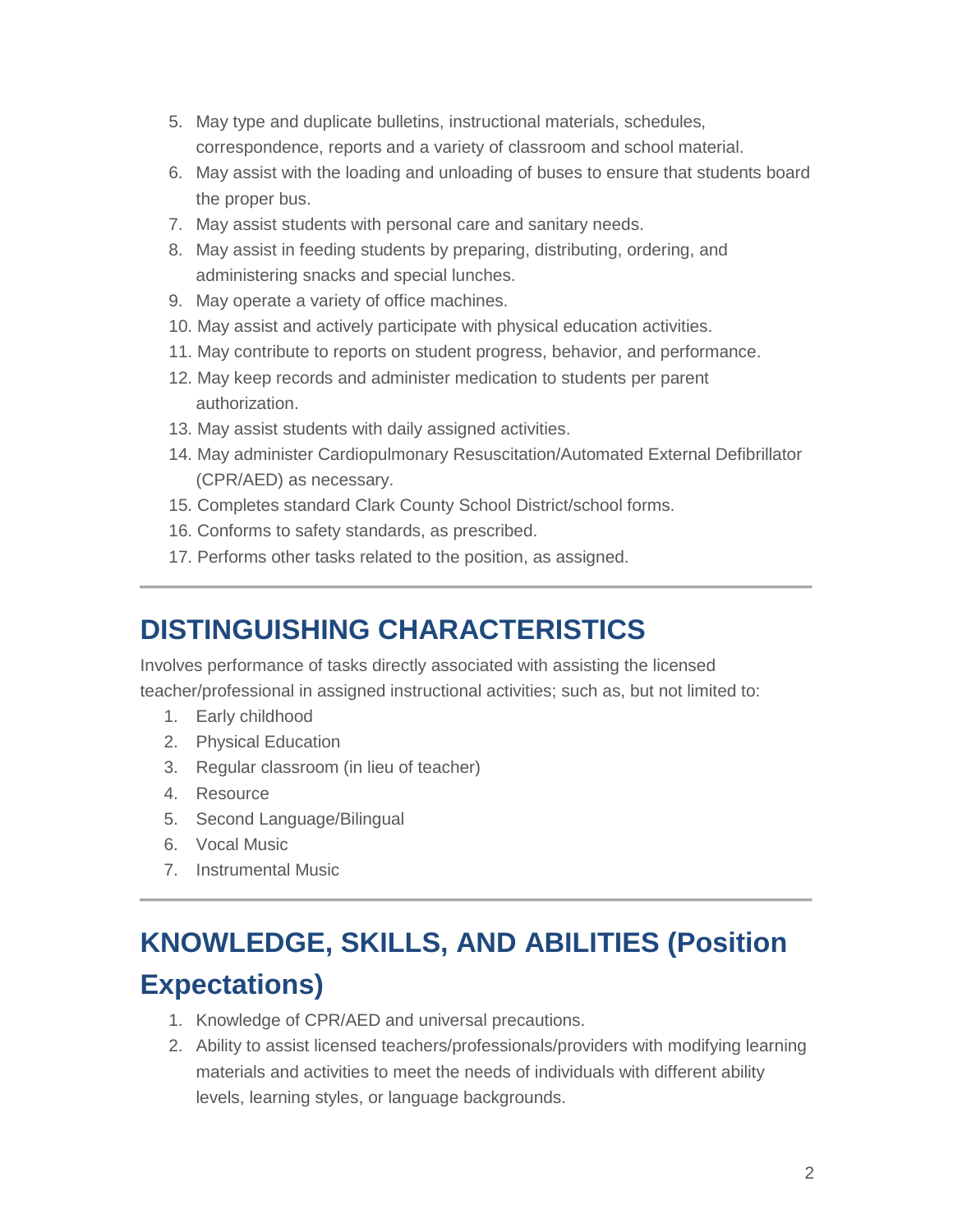- 3. Ability to objectively gather and report relevant information about students to assist in the planning process.
- 4. Ability to deal with unusual behavior and crisis situations.
- 5. Ability to use copy machines, computers, and other equipment to prepare learning materials and resources.
- 6. Ability to work effectively with all types of students.
- 7. Ability to learn and apply school rules, regulations, and procedures.
- 8. Ability to interpret and apply oral and written instruction.
- 9. Ability to assist in enforcing safety rules, standards of courtesy and behavior expected of students.
- 10. Ability to maintain confidentiality.
- 11. Ability to perform several different tasks and determine priorities.
- 12. Ability to plan and organize work.
- 13. Ability to perform routine record keeping.
- 14. Ability to play easy to moderately difficult piano accompaniments.
- 15. Ability to work cooperatively with employees, students, parents/guardians, and the public.
- 16. Ability to recognize and report hazards and apply safe work methods.
- 17. Possess physical and mental stamina commensurate with the responsibilities of the position.

### **Position Requirements**

#### **Education, Training, and Experience**

- 1. High school graduation or other equivalent (i.e., General Educational Development (GED), foreign equivalency, etc.).
- 2. Minimum of 48 credit hours from an accredited college or university or a passing score on the Educational Testing Service (ETS) para-pro assessment.

#### **Licenses and Certifications**

Current Cardiopulmonary Resuscitation (CPR)/Automated External Defibrillator (AED) certificate from the American Heart Association, American Red Cross, or other similar organization. Certification must be maintained for the duration of the assignment. Certification training must be in-person and include a hands-on component. Online courses will not be accepted. A copy of the front and back of the CPR/AED certificate must be uploaded into the application.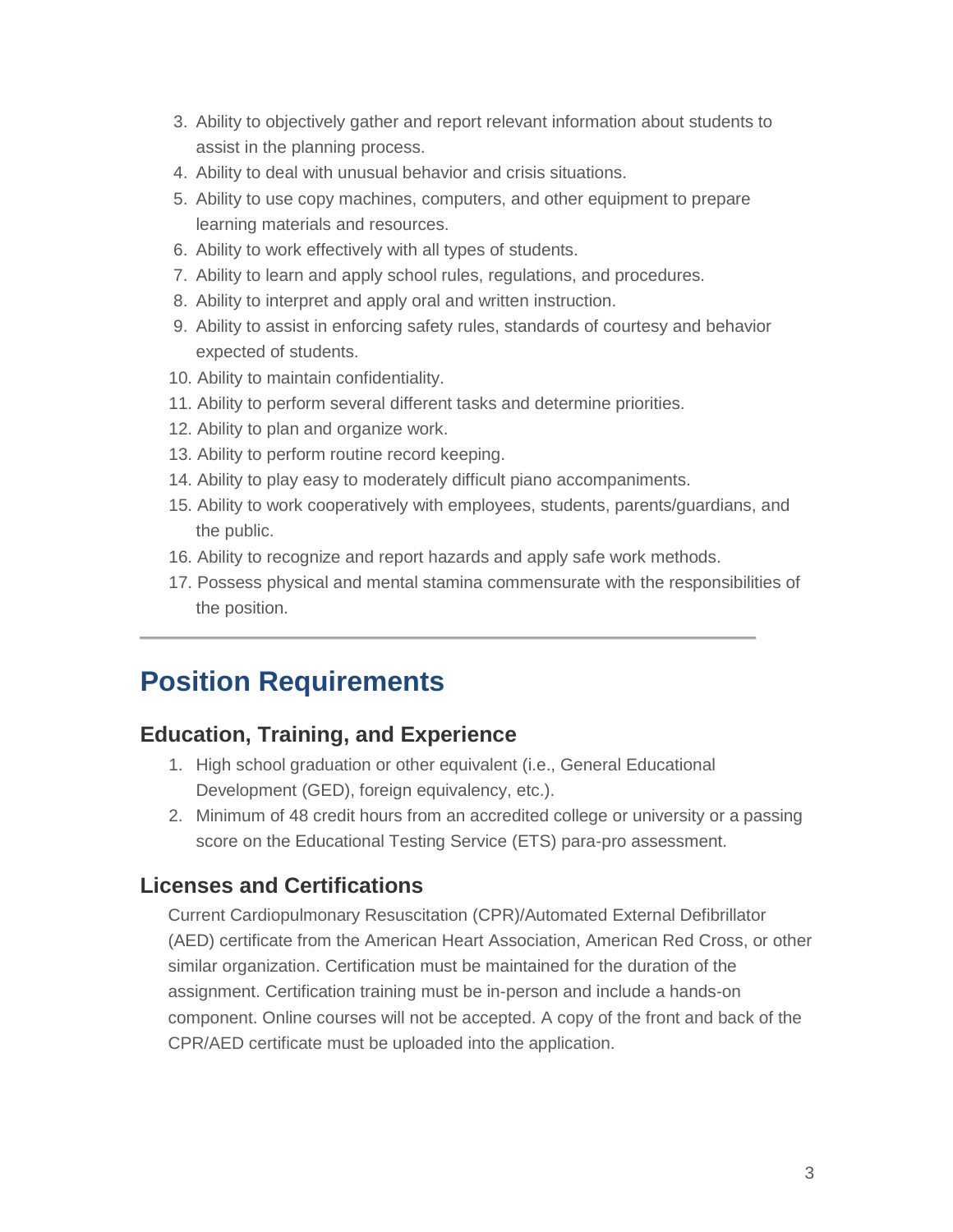#### **Preferred Qualifications**

- 1. Foreign Language (Bilingual Programs).
- 2. Verified typing score of 35 words per minute net.

### **Document(s) Required at Time of Application**

- 1. High school transcript or other equivalent, (i.e., GED, foreign equivalency, etc.).
- 2. College transcript(s), if applicable.
- 3. Current Cardio-Pulmonary Resuscitation/Automatic External Defibrillator certificate, as identified above. A copy of the front and back of the CPR/AED certificate must be uploaded into the application.
- 4. Specific documented evidence of training and experience to satisfy qualifications.

### **Examples of Assigned Work Areas**

Clark County School District schools (health offices, playgrounds, cafeterias, classrooms, locker rooms), etc.

### **Work Environment**

#### **Strength**

Sedentary to Heavy - exert force of 10-100 lbs., occasionally/frequently/constantly.

#### **Physical Demand**

Frequent sitting, standing, walking, pushing, pulling, carrying, crawling, stooping, kneeling, crouching, reaching, handling, repetitive fine motor activities, climbing, and balancing . Mobility to work in a typical office setting and use standard office equipment. Stamina to remain seated and maintain concentration for an extended period of time. Hearing and speech to communicate in person, via video conference and computers, or over the telephone. Vision: Frequent near and far acuity, and color vision. Vision to read printed and online materials, a Video Display Terminal (VDT) screens or other monitoring devices.

#### **Environmental Conditions**

Exposure to climate controlled office settings to outside weather with temperatures ranging from mild/moderate to extreme cold/heat. May involve exposure to noise levels ranging from moderate to very loud and occasional to frequent time periods.